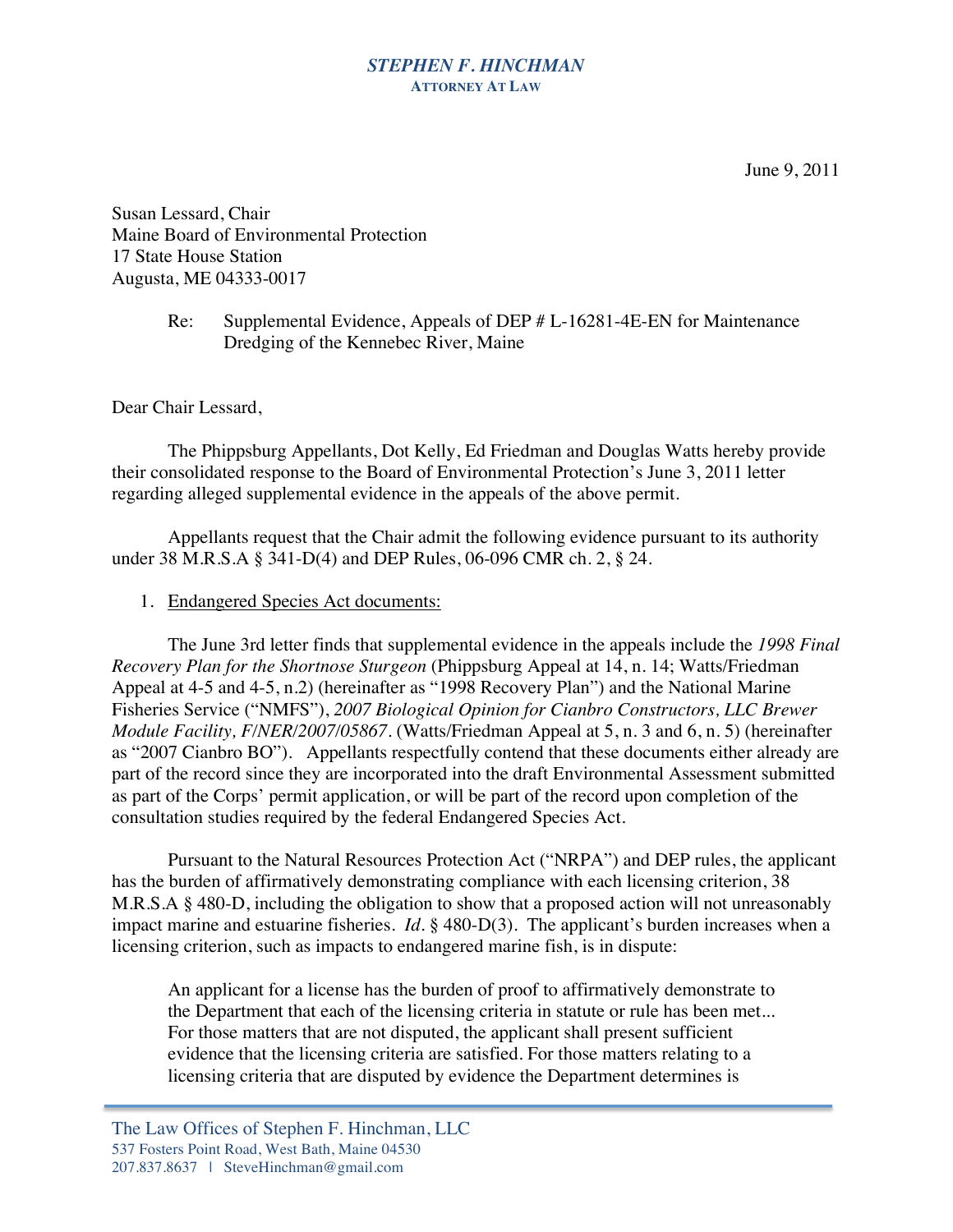credible, the applicant has the burden of proving by a preponderance of the evidence that the licensing criteria are satisfied.

#### 06-096 CMR ch. 2, § 11(F).

The minimum level of evidence to establish compliance with NRPA criteria (i.e. for nondisputed criteria) is established by DEP rules. For projects that impact coastal wetlands or marine fisheries, as here, NRPA requires the applicant to submit a site characterization report that contains: "*Existing wetland characteristics including* water depths, vegetation and *fauna*." 06-096 CMR ch. 310, § 9(B)(2) (emphasis added). *See also* NRPA Tier III application at 36 (requiring site characterization report to be submitted as attachment 9).

In this case, the Corps submitted an incomplete draft Environmental Assessment ("draft EA") in lieu of attachment 9. (*See* Corps NRPA application at 36.) The draft EA included a section on endangered species in the discussion of existing site conditions (EA at 12-15). This discussion references both the 1997 and 2004 Biological Opinions ("BO") for shortnose sturgeon. (Draft EA at 13.) Although the draft EA directs the reader to Appendix 5, (entitled "Coordination"), to review those BOs, Appendix 5 is blank. Additionally, the draft EA references a 2011 BO for sturgeon and salmon supposedly contained in Appendix D. (Draft EA at 14). The document, however, contains no Appendix  $D - in$  fact, as of June 6, the Corps reports that the 2011 BO is still under review by the National Marine Fisheries Service and that the Environmental Assessment remains incomplete. (*See* John Almeida, Army Corps, email to Dot Kelly, Appellant, June 6, 2011, 7:21 am, attached as Ex. 15.)

The applicant's omission of the 1997 and 2004 BO's, and its premature submittal of the application prior to completion of the EA or the 2011 BO, represent categorical failures of its burden to demonstrate that there will be no unreasonable impact to marine fisheries. 38 M.R.S.A § 480-D; 06-096 CMR ch. 2, § 11(F); 06-096 CMR ch. 310, § 9(B)(2). In light of the applicant's failure to provide a complete analysis of impacts to endangered species, Appellants had no option but to preserve their authority to submit additional comments and evidence related to those species when the EA and BO were complete. (*See, e.g.,* Comments of Friends of Merrymeeting Bay ("FOMB"), at 2 (March 19, 2011)(reserving the right to submit evidence related to the Endangered Species Act), attached as Ex. 16.) FOMB further noted that consultation with NMFS and a BO/take permit were required before permits could issue, and that, as in the past, the BO would likely result in changes to the proposed timing and or dredging methods. (*Id* at 12-13.)

Despite the incomplete nature of the record, DEP issued a permit anyway. As noted above, such premature action categorically violates NRPA – particularly where the applicant has the burden to demonstrate compliance with disputed licensing criteria by a "preponderance of the evidence." 06-096 CMR ch. 2, § 11(F). Both Applicants and Appellants clearly expected the final administrative record would contain the  $2011$  BO and associated documents.<sup>1</sup> The agency

 $1$  Documents related to the 2011 BO include the 1998 Final Recovery Plan for shortnose sturgeon (which is an integral part of the BO) and the related (i.e. cumulative) impacts noted in the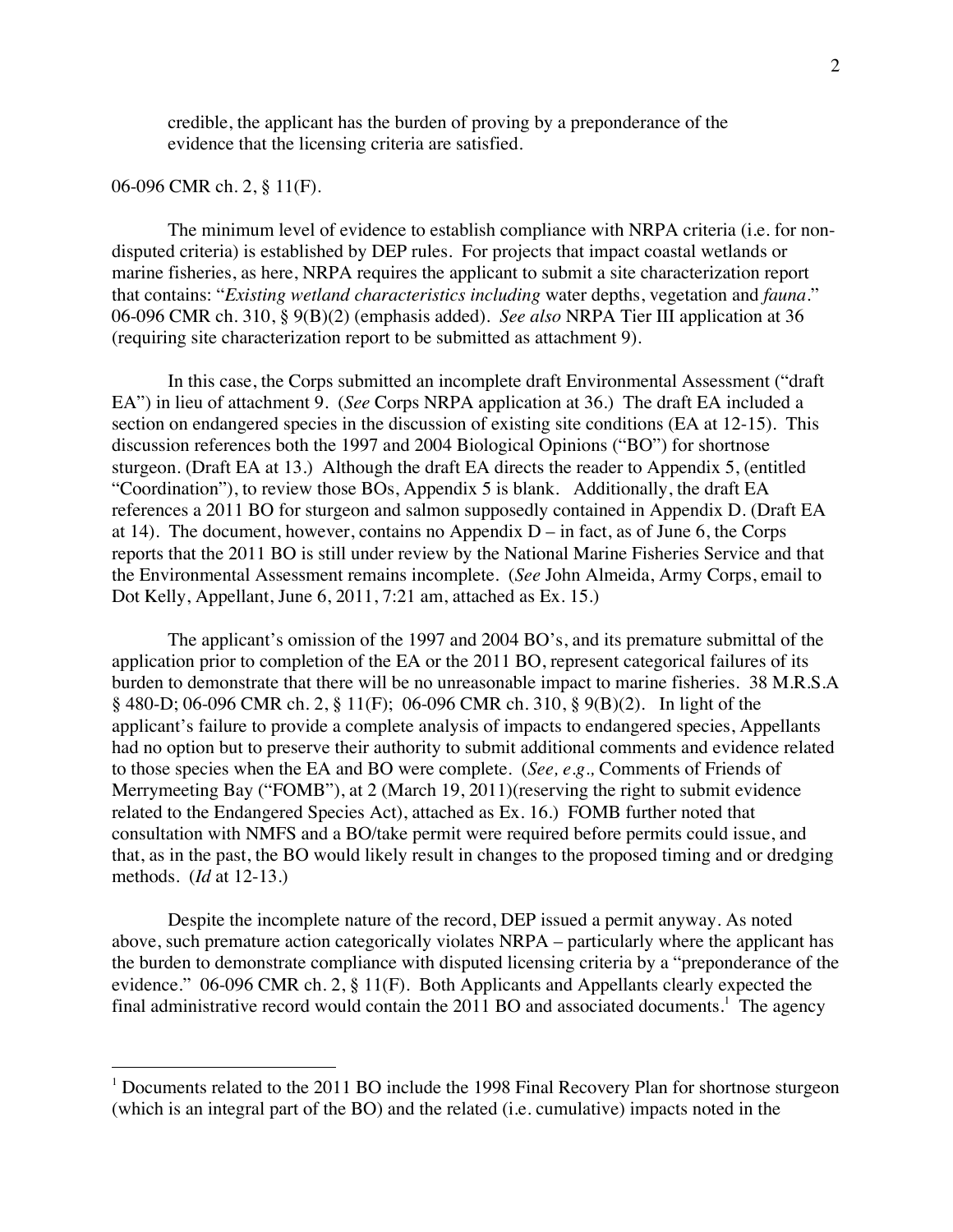cannot artificially limit the record by issuing a permit decision before the record is complete. Accordingly, because the record as it relates to endangered species is essentially still open, the Chair should admit the 1998 Final Recovery Plan (which will be a necessary and integral element of the pending 2011 BO for sturgeon, see below), and the 2007 Cianbro BO (which discusses related and cumulative impacts).

The real issue this raises is whether DEP issued permits without fully reviewing the record – not whether Appellants have submitted supplemental evidence. A more careful review of the record would show that the 2004 BO, which was expressly incorporated by reference in the draft EA submitted as part of the NRPA application, extensively cited and discussed the 1998 Final Recovery Plan – including the aspects of the Recovery Plan cited in these appeals.<sup>2</sup> Thus, the 1998 Final Recovery Plan is already part of the record. Where an applicant expressly relies upon a document, or a chain of documents, it may not keep these documents out of the record by omitting them from its application and thereby force opponents to add the document or risk exclusion under the supplemental evidence standards. This approach effectively would put the applicant's burden upon opponents, and is therefore inappropriate.

In this case, the documents relate to a contested issue – which only increases the burden upon applicants. Both the Phippsburg Appeal and the Watts/Friedman Appeal quoted the 1998 Recovery Plan for its discussion of the severe impacts hydraulic dredging causes to sturgeon. (See Phippsburg Appeal at 14, n.14; Watts/Friedman Appeal at 4-5, n. 2). The 2004 BO cites to the Recovery Plan for the very same point:

The Shortnose Sturgeon Recovery Plan (NOAA Fisheries 1998) identifies habitat degradation or loss (resulting, for example, from dams bridge construction, channel dredging, and pollutant discharges) and mortality (resulting, for example, from impingement of cooling water intake screens, dredging, and incidental capture in other fisheries) as principal threats to the species'' survival.

National Marine Fisheries Service, *Endangered Species Act Biological Opinion Emergency dredging of Federal Navigation Channel, Kennebec River, Maine F/NER/2003/01461,* at 9 (Jan. 13, 2004) attached as Ex. 17.

The 2004 BO alone is sufficient to bring the 1998 Recovery Plan into the record. Additionally, because the 2011 BO must, by law, specifically address the species recovery goals set forth in the 1998 Final Recovery Plan and related and cumulative projects, the 2011 BO will also incorporate the 1998 Recovery Plan and 2007 Cianbro BO. Accordingly, the chair should

National Marine Fisheries Service, *2007 Biological Opinion for Cianbro Constructors, LLC Brewer Module Facility, F/NER/2007/05867*.

-

<sup>2</sup> *See* National Marine Fisheries Service, *Endangered Species Act Biological Opinion Emergency dredging of Federal Navigation Channel, Kennebec River, Maine F/NER/2003/01461,* at 6, 9, 12, 14, 15, 17, and 20 (Jan. 13, 2004). Given that a biological opinion must evaluate impacts to the survival of the species based on the goals set in the species recovery plan, the 2011 BO – when complete – will also, by definition, extensively cite and discuss the 1998 Recovery Plan.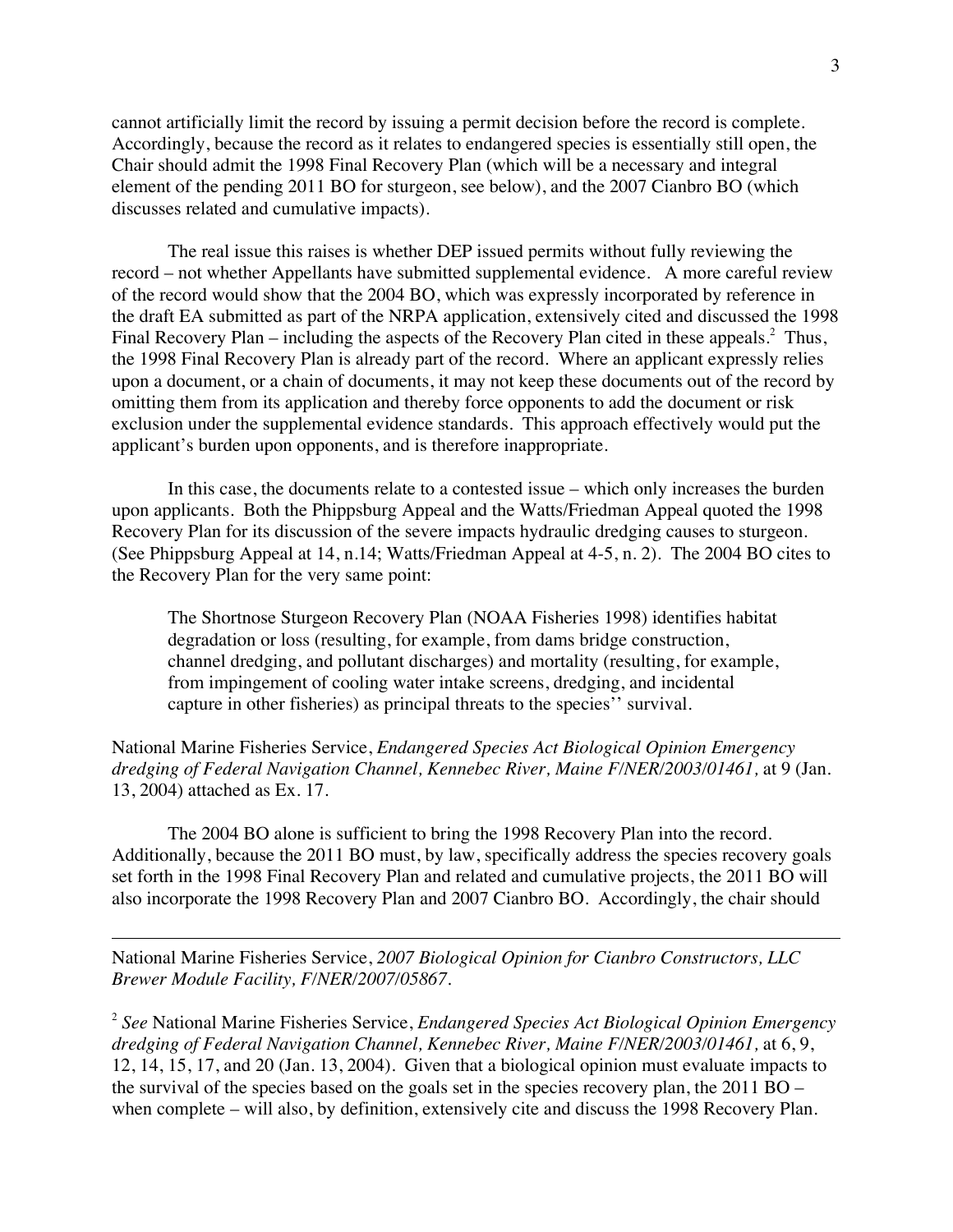find that the 1998 Final Recovery Plan and the 2007 Cianbro BO are part of the record already. Additionally, the chair should find that the 2011 BO – when complete – must also be added to the record.

## 2. Evidence presented by the Army Corps of Engineers to the Maine Legislature:

Pursuant to statute and rule, evidence may be added to the record when it "is relevant and material and . . . (2) The evidence is newly discovered and could not, by the exercise of diligence, have been discovered in time to be presented earlier in the licensing process." 38 M.R.S.A § 341-D(4)(a).

On May 11, 2011 – after the permit had issued – the Corps testified before a work session of the Legislature's Joint Standing Committee on the Environment and Natural Resources. At that work session

- (1) the Corps provided physical core samples in glass jars for the Committee members to review, which prompted a response from Rep. Parker that the Corps should consider upland disposal (Kelly Appeal at 10 n. 3) and,
- (2) in response to questions from the Committee, the Corps testified that past dredging projects of a similar magnitude typically took three weeks (Phippsburg Appeal at 11, n. 8 and 28).

Both the physical samples and the Corps' statements are relevant and material because they directly inform issues in dispute: specifically, (1) whether upland disposal is a practicable alternative and (2) the duration and thus magnitude of dredging impacts. Appellants could not, by the exercise of due diligence, have presented this evidence earlier in the licensing process because it did not exist prior to May 11, 2011. Accordingly, it is admissible pursuant to § 341-  $D(4)(a)$ <sup>3</sup>. Moreover, since these are admissions by the applicant, they are admissible as substantive evidence of the facts stated under Maine evidentiary rules. *See* Maine Rules of Evidence § 801(d)(2).

3. Evidence showing the Corps failed to consider less environmentally damaging practicable alternatives, including in situ techniques like those described in Army Corps document AD-A257826.

Although the June 3rd letter contends that the "discussion" about in situ alternatives on page 10, paragraph 2 of the Kelly Appeal is not part of the record, both Kelly and the Phippsburg Commenters submitted comments requesting the Department review in situ techniques in the practicable alternatives review. (*See* Kelly Comments to DEP, March 20, 2011 ("A procedure sometimes called "bar dragging" might accomplish the required result without the extensive dredging and disposal"); Phippsburg Commenters, at 7 (March 30, 2011) ("For example, instead of advance dredging and over-dredging, as is currently proposed, the Corps must consider

<sup>&</sup>lt;sup>3</sup> Appellants note that the Corps' Public Notice is already part of the record and clearly states that the project will take three to five weeks. (*See* Phippsburg Appeal at 11.)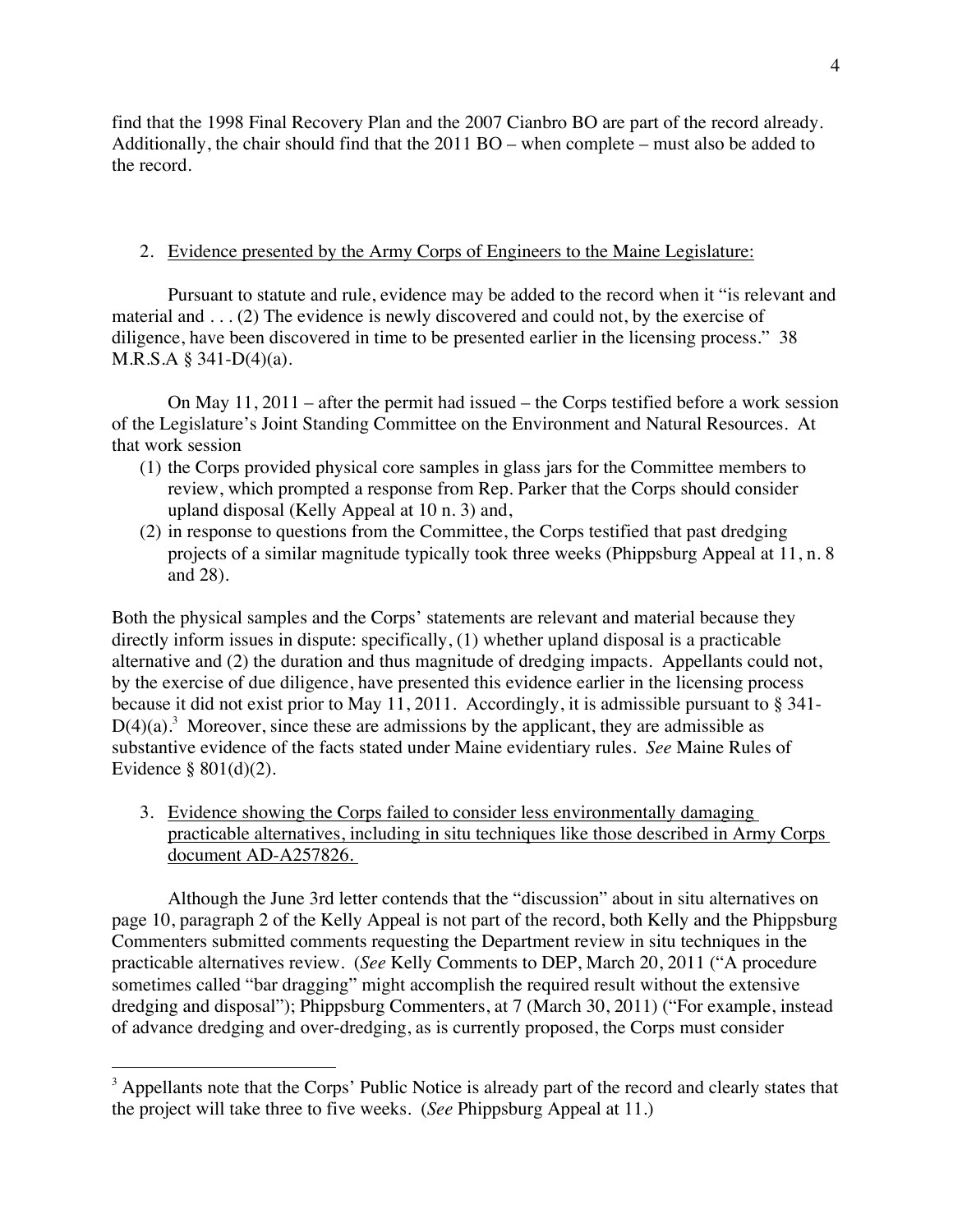minimal dredging and alternative sand crest manipulation techniques that knock the wave crests into the adjacent troughs."); Kelly Comments to Army Corps at 5 (March 30, 2011) ("Another solution the Corps should evaluate – given the rapid reloading of sediment at Doubling Point – is whether a dredge-only technique could enable the Spruance to safely exit the river by knocking the peaks of the Doubling Point sand waves into the troughs, and thus eliminate the need to dispose of 50,000 cy of dredge spoils in August, when the potential for harms to the river, clamflats, endangered species and other resources is greatest. It is my understanding that this approach is used by the USACE on the Mississippi River.").) Accordingly, it is inaccurate to say that this discussion of in-situ alternatives such as bar dragging or propeller wash is supplemental evidence outside the licensing record. Appellants clearly raised these issues with the Department during licensing.

Second, with regard to document AD-A257826, Kelly submits this document both to demonstrate that in situ alternatives are in-fact practical and have been used elsewhere and to demonstrate that, despite her diligent and repeated attempts to raise this question, the applicant and the Order utterly failed to answer it as required by rule. *See* 06-096, CMR, ch. 2, § 11(f) (applicant has burden of proof to affirmatively demonstrate, "by a preponderance of the evidence," that it complies with disputed licensing criterion).

Kelly has shown excessive diligence in trying to ensure this issue was addressed. *See* 38 M.R.S.A § 341-D(4)(A)(1) (allowing supplemental evidence when "party seeking to supplement the record has shown due diligence in bringing the evidence to the licensing process at the earliest possible time"); 06-096, CMR, ch. 2,  $\S$  24(B)(5)(a) (same). On or before Feb 15 – the day she was informed about the project by DEP and a full two weeks before the Corps even released its Public Notice on March 1st – Kelly commented to DEP that the agencies must review less damaging in-situ alternatives. (*See* Bob Green, DEP, email to Bill Kavanaugh, Army Corps (Feb. 15, 2011 at 4:12 pm) ("I just finished speaking to her and . . . [h]er take on the project is that it is a waste of time and creates an unnecessary impact on people and the environment when there are other less damaging solutions available (example she gave was to drag something along the bottom to knock the crests of the sand waves into their corresponding troughs") attached as Ex. 18). Kelly raised the issue again at the Feb. 24, 2011 public hearing, (*see* Robert Green, DEP, handwritten notes Feb. 24, 2011, attached as Ex. 19), in her March 20 comments to DEP, and again in her March 30 comments to the Corps and to DEP. (*See* Phippsburg Appeal, Ex. 9).

Given Kelly's repeated efforts to raise the issue, it does not matter that she did not submit document AD-A257826 until filing her appeal. Under NRPA, the applicant has the burden to affirmatively demonstrate that a less environmentally damaging alternative is not practicable. 06-096 CMR ch. 310, §§ 5(A) and 9(A). Once an alternative is raised, as here, the applicant must respond with credible evidence; it cannot simply brush off the issue and thereby force the burden of proof on interested parties. 06-096 CMR ch. 2, § 11(F). Likewise, the Department cannot ignore issues raised by interested parties. Such an approach turns the burden of proof on its head. Accordingly, where an appellant has shown due diligence in raising a contested issue, and the applicant and Department fail to address the issue with any credible evidence, an appellant must then be afforded the opportunity to submit evidence on appeal showing that the issue was wrongfully and illegally ignored.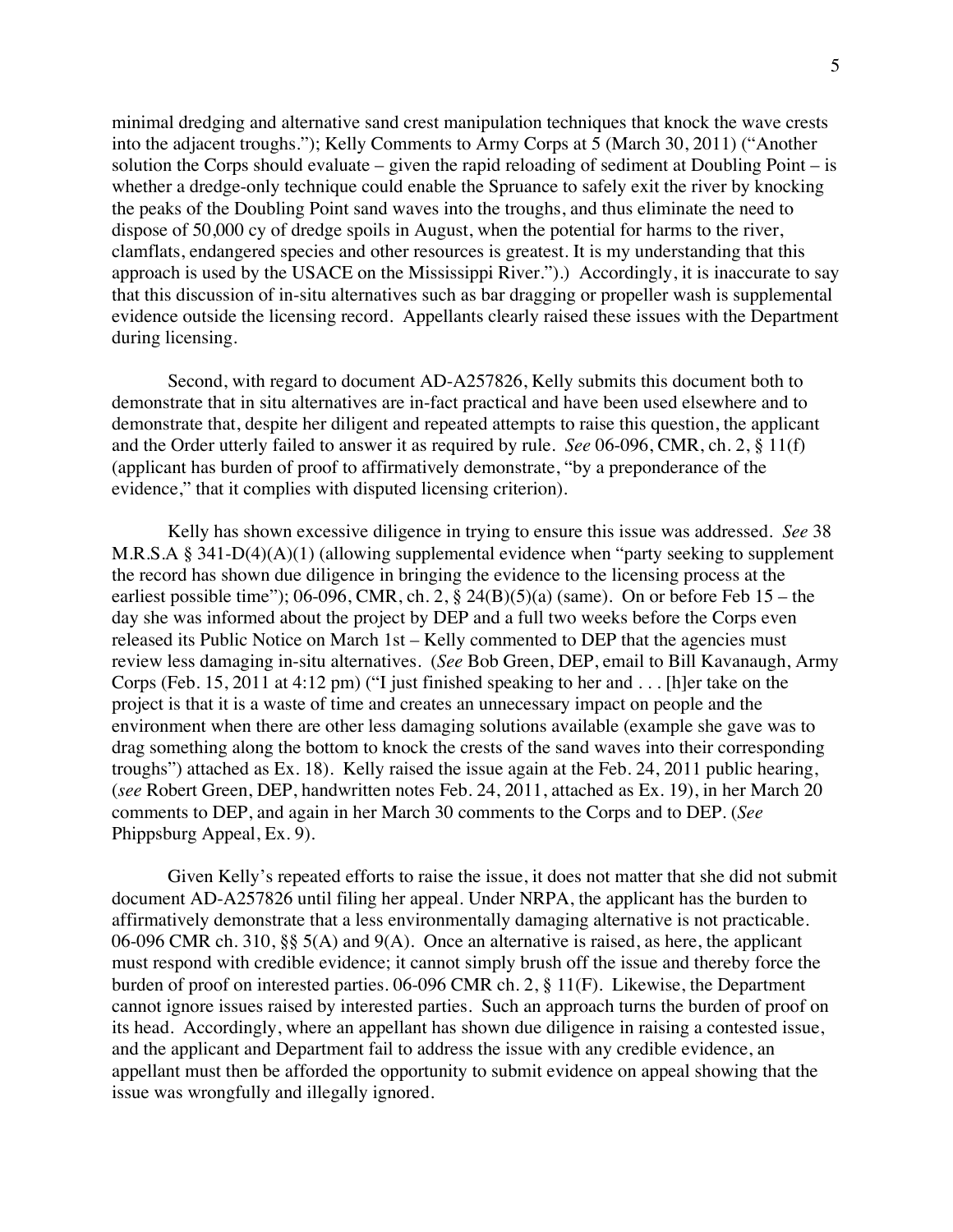#### 4. Laboratory Test Results of accumulated deposition of dredge spoils on the Kelly shore:

For the same reasons, the Chair should admit the recent laboratory results of accumulated deposition of dredge spoils on the Kelly shore (Kelly Appeal at 3). The sampled materials were deposited after a 2009 dredging by BIW and disposal at the Kennebec Narrows. At the Appellant's request, the Department and Applicant visited the property at that time to view the impacts to the Kelly shoreline. Kelly continued to raise concerns about deposition of dredge spoils on her property in later meetings with the Department in 2010, and in her public comments on this permit application. Kelly even brought samples of the materials to the February 24, 2011 public hearing. (*See* Kelly Comments to the Army Corps, at 2 (March 30, 2011); Kelly Comments to DEP, at 14 (March 20, 2011), both in Phippsburg Appeal Ex. 9.)

Pursuant to NRPA, the applicant has an obligation to address impacts to coastal wetlands, including cumulative impacts. 38 M.R.S.A  $\S$  480-D; 06-096 CMR ch. 310(5)(D)(1)(d). Despite being aware of this issue for more than a year prior to applying for this permit – including concerns over toxicity of the deposited materials and potential violations of water quality standards (*id*.) – the applicant refused to test the materials or address potential impacts of accumulated deposition of spoils. Out of desperation, Kelly finally arranged for and funded testing herself. Moreover, she did so on March 17, during the public comment period and informed DEP that she intended to add the results to the record. (*See* Kelly Comments to the Army Corps, at 3 (March 30, 2011) (Phippsburg Appeal Ex. 9.)

As noted in the Kelly Appeal, she did not receive the lab test results until after the permit was issued. Therefore, the data should be admitted because (1) the appellant showed excessive diligence in raising this issue over a year before the permit application was even submitted and then continually during the licensing process, (2) it is the applicant's and not the appellant's burden to demonstrate compliance with NRPA standards, (3) when the applicant refused to conduct tests in a timely fashion, the Appellant did so herself in a timely fashion and at her own expense, and (4) the final results were not available until after the permit had issued and therefore could not have been submitted any earlier. The data results are attached as Ex. 20.

#### 5. The Willamette River Report:

The June 3<sup>rd</sup> letter next contends that the Army Corps of Engineers Report "Prediction of Suspended Sediment Due to Dredging at the Willamette River, 2009 (*see* Phippsburg Appeal at 18, n. 18) is not in the record because "inclusion of a link to a document does not enter a document into the Department's record." Appellants respectfully disagree.

In the era of broadband internet access and embedded hyperlinks, it takes only one click for the Department to link to a supporting document that is properly cited in a comment letter. Since that is now how most of the world does business, it makes no sense for the Department to refuse to admit hyperlinked documents into the record. Moreover, Appellants would have had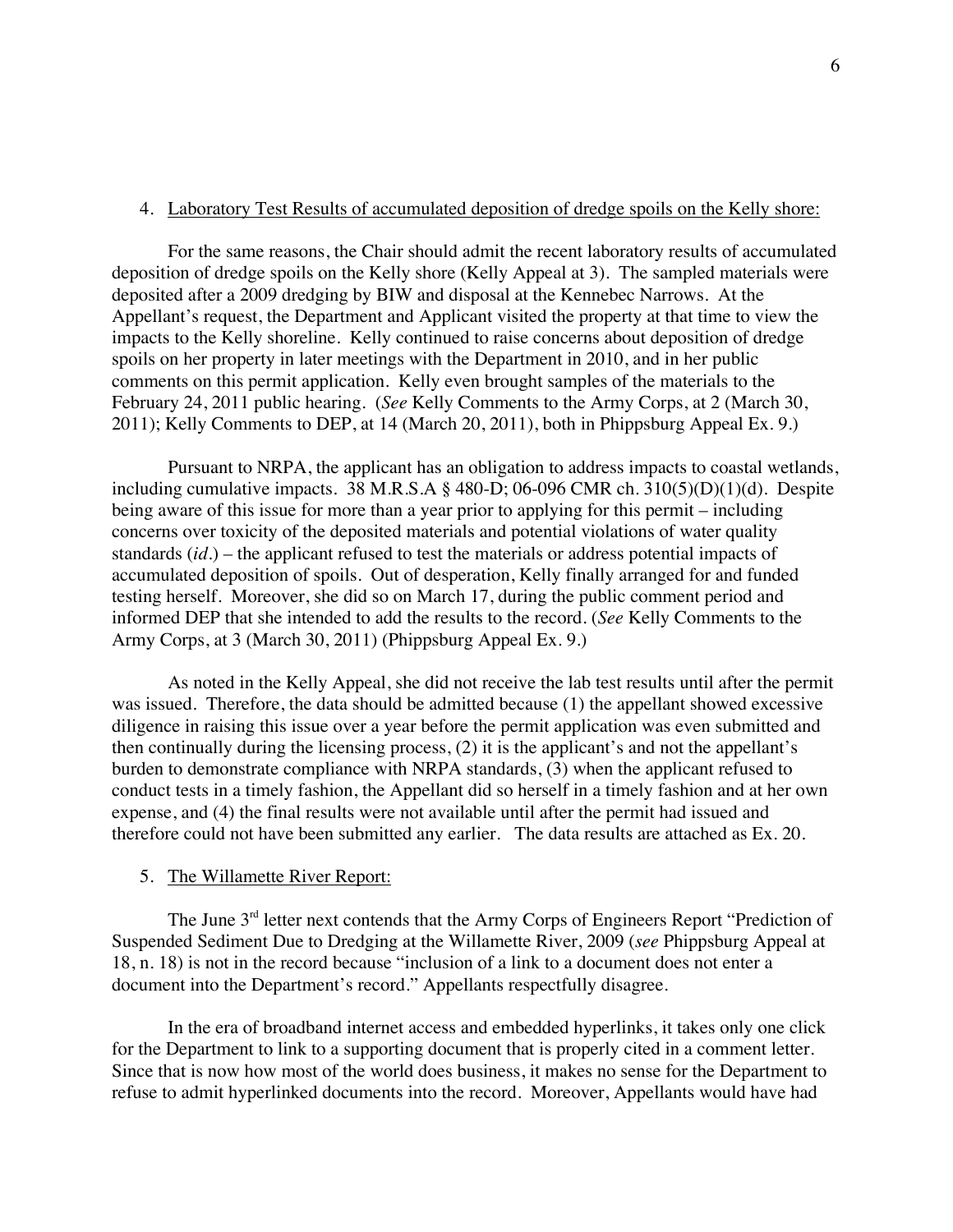no way of knowing that the Department has an anti-hyperlink policy. There is no such policy in rule, or even in the Department's Online Information Sheet, *Public Participation in the*  Licensing Process (May 2008).<sup>4</sup> Such a policy, to be effective, should at a minimum be made available to the interested public.

The report should be admitted because Appellants acted with due diligence and in good faith in timely submitting comments regarding the Willamette River report during the licensing process, and included a hyperlink to download the report, with the full expectation that it would be considered by the Department as part of the record. Regardless, there can be no dispute that the substantive data – the table comparing turbidity from mechanical and hydraulic dredging – is part of the record because Kelly reproduced this data from the Willamette River Report as a table in her comments with a proper citation to the source. (*See* Kelly Comments to the Army Corps, at 12-13 (March 30, 2011) (Phippsburg Appeal Ex. 9.) Accordingly, at a minimum, the information and the citation must be admitted.

#### 6. EPA Toxicity Report:

Appellant Kelly consents to withdraw the reference to EPA's study of the relation between the particle size of suspended solids and mortality, and the 2003 study of the impact of suspended solids on benthic organisms, including Figure 1. (*See* Kelly appeal, page 11, paragraph 2, sentences 6-7.)

Thank you for the opportunity to address these issues.

Sincerely,

Storley J. Hinkow

Stephen F. Hinchman, Esq., counsel for The Phippsburg Appellants and on behalf of Appellants Dot Kelly, Ed Friedman and Douglas **Watts** 

Cc: Service List

Attachments: Exhibits 15-21

 <sup>4</sup> Available at http://www.maine.gov/dep/is-public.htm (attached as Ex. 21).